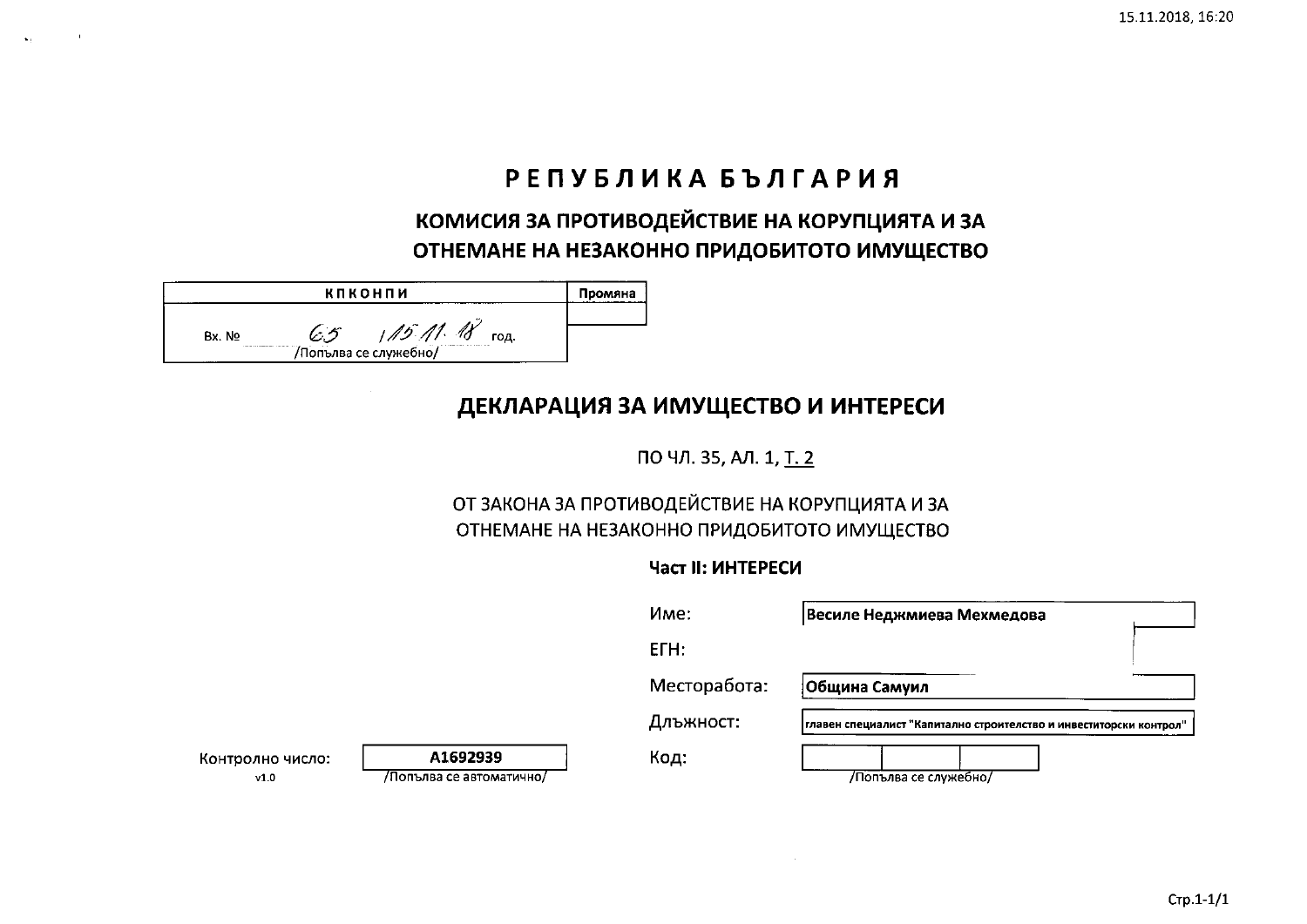| Име на декларатора:                  |                             |
|--------------------------------------|-----------------------------|
| /собствено,<br>бащино.<br>. Фамилно/ | -Весиле Неджмиева Мехмедова |

VII. Участие в търговски дружества, в органи на управление или контрол на търговски дружества, на юридически лица с нестопанска цел или на кооперации, както и извършване на дейност като едноличен търговец към датата на избирането или назначаването и 12 месеца преди датата на избирането или назначаването

1. Към датата на избирането или назначаването на длъжност:

|       | 1.1. Имам участие в следните търговски дружества: | Нямам нищо за деклариране.     |  | Таблица № 15 |
|-------|---------------------------------------------------|--------------------------------|--|--------------|
| l Hom |                                                   | - Размер на дялавото участие . |  |              |
| 36    | "Дружество"                                       |                                |  |              |
| Bes   |                                                   |                                |  |              |
| B.    |                                                   |                                |  |              |

#### 1.2. Съм управител или член на орган на управление или контрол на търговски дружества,

|      | на юридически лица с нестопанска цел или на кооперации: | Нямам нишо за деклариране. |  | Таблица № 16 |
|------|---------------------------------------------------------|----------------------------|--|--------------|
| HOM  |                                                         |                            |  |              |
| - no | Apyntecrao                                              | -Muacriste -               |  |              |
| -bez |                                                         |                            |  |              |
|      |                                                         |                            |  |              |

|          | 1.3. Развивам дейност като едноличен търговец: | Нямам нищо за деклариране. |  | Таблица № 17 |
|----------|------------------------------------------------|----------------------------|--|--------------|
| l Hass l |                                                | - Предмет на дейност-      |  |              |
| - 96     | -Намменование на £T-                           |                            |  |              |
| ne.      |                                                |                            |  |              |
|          |                                                |                            |  |              |

Декларатор:

## /подпис/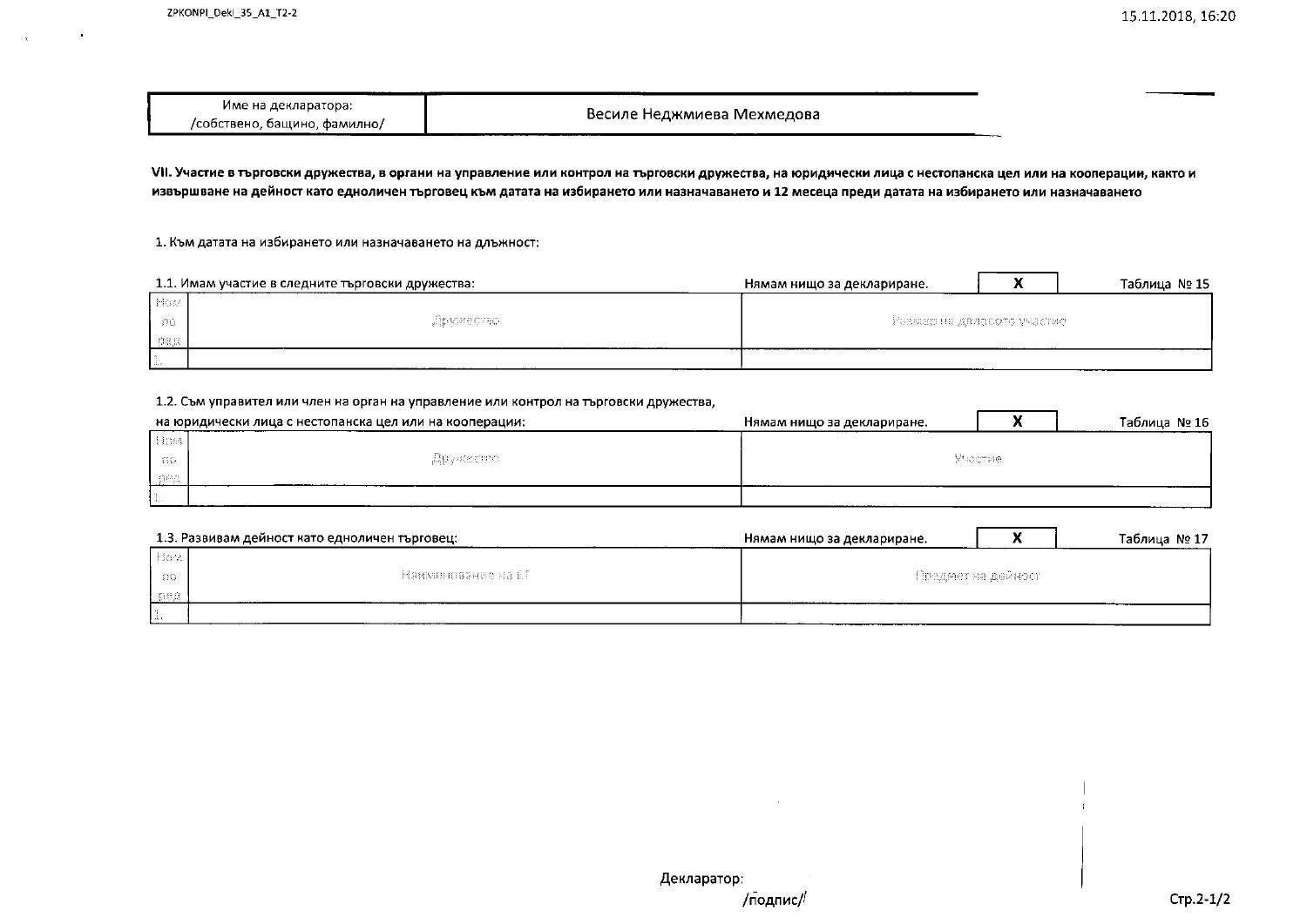| Име на декларатора:          | Весиле Неджмиева Мехмедова |
|------------------------------|----------------------------|
| /собствено, бащино. фамилно/ |                            |

### 2. Дванадесет месеца преди датата на избирането или назначаването ми на длъжност:

|      | 2.1. Имам участие в следните търговски дружества: | Нямам нищо за деклариране.     |  | Таблица № 18 |
|------|---------------------------------------------------|--------------------------------|--|--------------|
| Nord |                                                   |                                |  |              |
| l so | Дружество                                         | - Размер на дяловото участие - |  |              |
| Ser  |                                                   |                                |  |              |
|      |                                                   |                                |  |              |

### 2.2. Съм управител или член на орган на управление или контрол на търговски дружества,

|       | на юридически лица с нестопанска цел или на кооперации: | Нямам нишо за деклариране. |          | Таблица № 19 |
|-------|---------------------------------------------------------|----------------------------|----------|--------------|
| How.  |                                                         |                            |          |              |
| $-88$ | Apvikettao                                              |                            | Maecrae. |              |
| - sec |                                                         |                            |          |              |
|       |                                                         |                            |          |              |

|             | 2.3 Развивам дейност като едноличен търговец: | Нямам нищо за деклариране. |  | Таблица № 20 |
|-------------|-----------------------------------------------|----------------------------|--|--------------|
| <b>Home</b> |                                               |                            |  |              |
| - no        | - Наименование на ЕТ-                         | - Предмет на дойност-      |  |              |
| - Gez       |                                               |                            |  |              |
|             |                                               |                            |  |              |

/подпис/